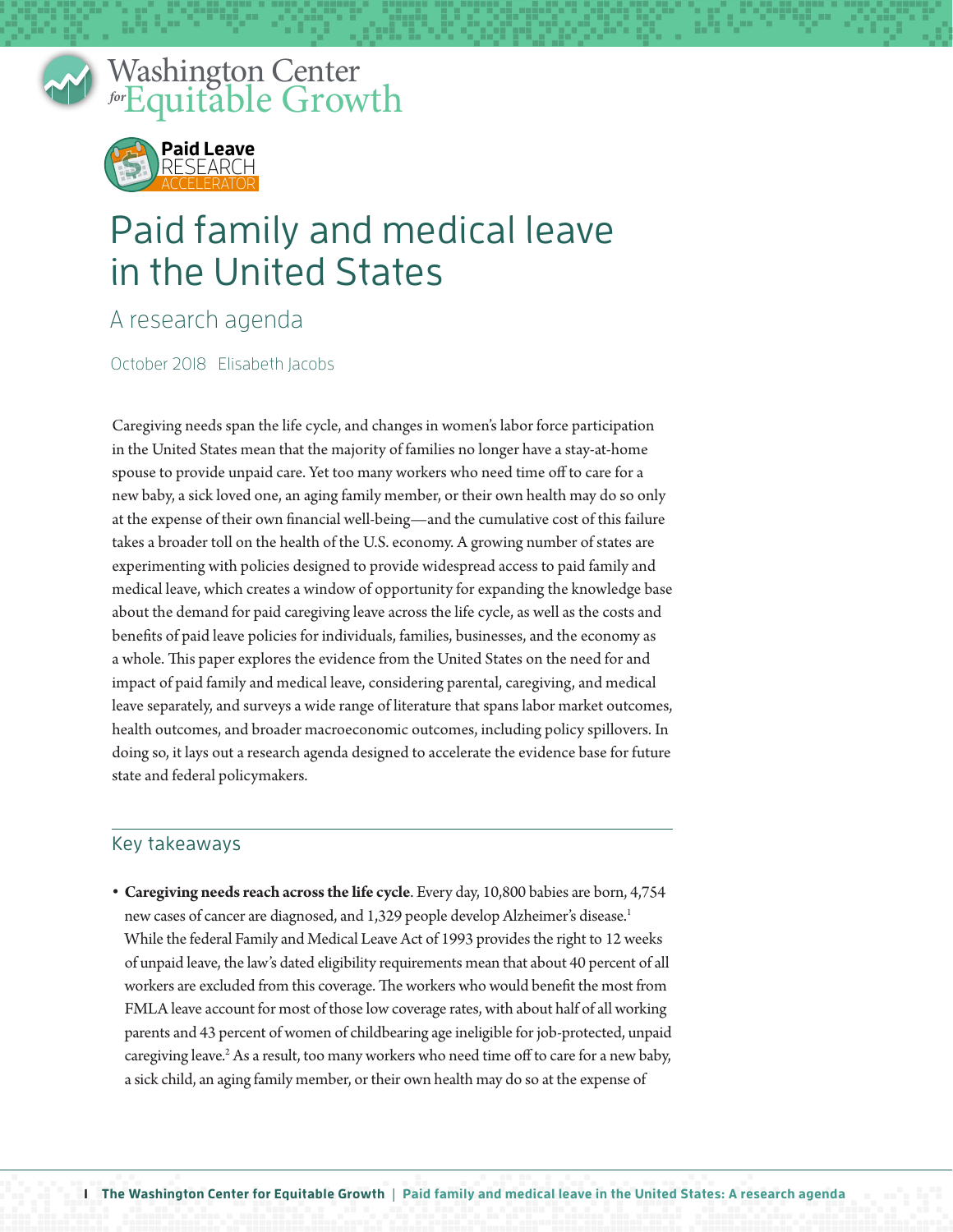their financial well-being—with the cumulative cost of this failure adding up to take a broader toll on the health of the U.S. economy as a whole.

- **• In the absence of a federal paid family and medical leave policy, states are leading the way in implementing social insurance-based programs that provide paid parental, caregiving, and medical leave for workers.** Four states—California, New Jersey, New York, and Rhode Island—have implemented paid leave programs. Two more— Washington state and Massachusetts—as well as the District of Columbia have passed paid leave legislation and are currently working to implement their policies. These statelevel policy innovations provide a unique opportunity for growing the base of evidence on paid family and medical leave in the United States after many years of relying on data from European countries with longstanding paid leave programs.
- **• The most comprehensive evidence on paid family and medical leave in the United States comes from studies of parental leave in the states, with a focus on women's labor market outcomes.** The research suggests that paid parental leave in California, for example, increased the likelihood that a new mother was working a year after the birth of her child by 18 percentage points, and 2 years following the birth, mothers' work hours and their weeks at work were 18 percentage points and 11 percentage points higher, respectively, than comparable mothers prior to the implementation of the paid leave policy.<sup>3</sup> But questions remain regarding the long-term labor market effects of the policy across the earnings and family income distribution, as well as about the gender dynamics of labor market outcomes, including the gender wage gap, among others.
- **• Descriptive statistics suggest that the demand for caregiving leave is real, yet scant research to date that provides rigorous analysis of the labor market and employment effects of paid caregiving or medical leave represents a key opportunity for new work going forward.**<sup>4</sup> Recent survey data suggests that of caregiving leave-takers who received partial or no pay during their time off, 36.5 percent fell behind on bills, 30.2 percent borrowed money, and 14.8 percent enrolled in public assistance benefits programs.<sup>5</sup> Preliminary evidence from California suggests that paid caregiving leave increased the short-term labor force participation of caregivers by 8 percent in the first 2 years of the program and by 14 percent in the first 7 years of the program. The research also suggests that paid caregiving leave may be particularly important for low-income women's labor force participation.6 More research is needed to better understand how caregiving leave is functioning in practice and for whom.
- Research on health outcomes for both care recipients and caregivers (includ**ing maternal health and child health) is suggestive of the health benefits of paid leave, with downstream ripple effects improving health outcomes well beyond the leave period.** The introduction of paid family and medical leave in California, for example, resulted in a significant decrease in hospital admission for pediatric head trauma for infants and young toddlers, a leading cause of child abuse maltreatment. The researchers hypothesize that paid parental leave may have reduced parental stress,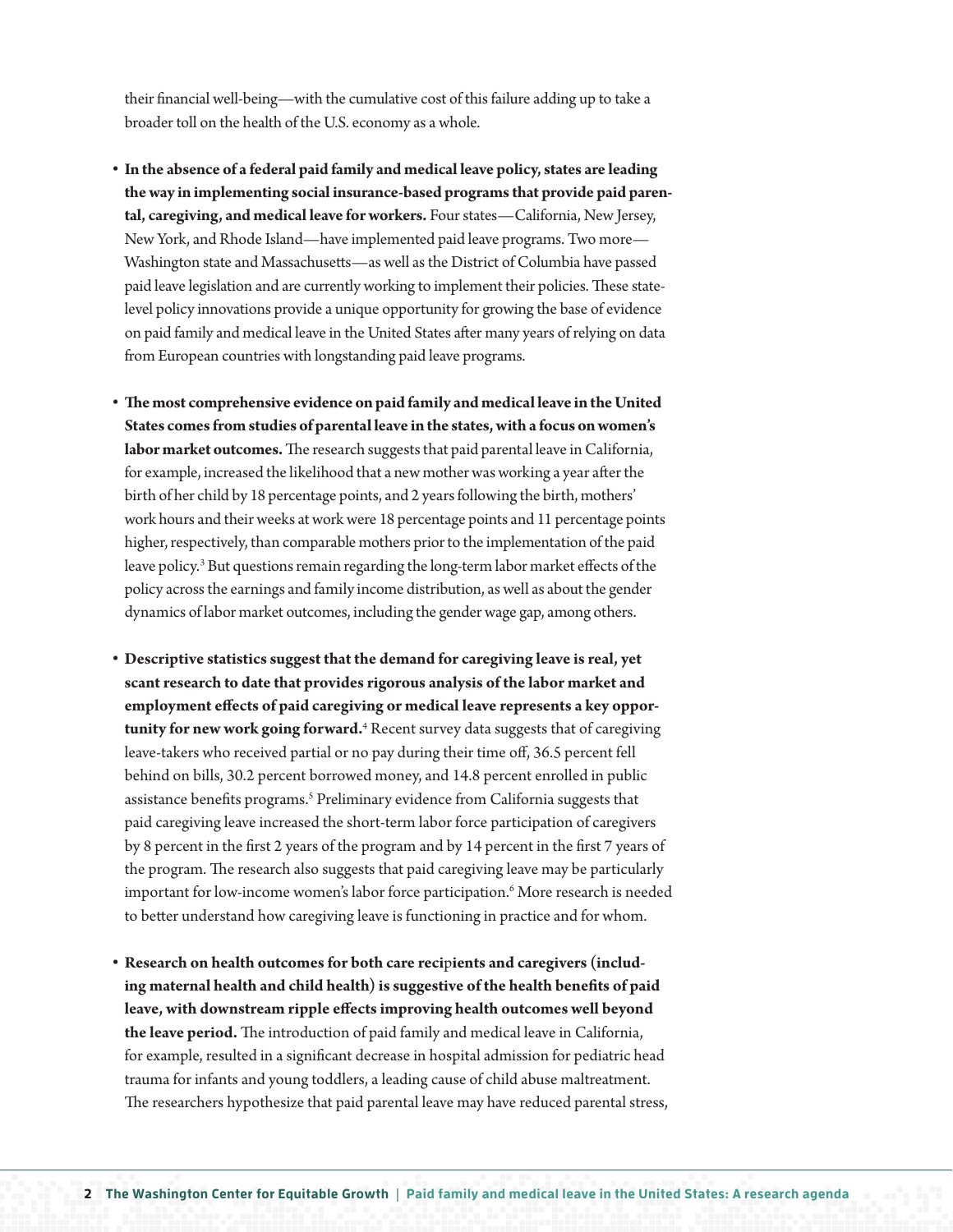which in turn may have mitigated child abuse.<sup>7</sup> To date, research from the states offers little insight on the distributional consequences of paid leave for health outcomes. Much work remains to be done to better understand the short- and long-term health consequences of caregiving and medical leave.

- **• Employer surveys from the states with existing paid leave policies suggest strong support among employers for the programs, along with low turnover costs and suggestive evidence of strong effects of the policy on worker retention.8 Yet many questions remain unanswered regarding the potential productivity impacts of paid leave, with firm-level effects very poorly understood.** While employer responses do not vary dramatically across the broad categories included in the early surveys, questions of distributional impacts of costs and benefits to employers across local labor markets, industries, firm size, wage bill, and other key factors remain unexplored or underexplored.
- **• Myriad questions remain across all forms of leave (parental, caregiving, and medical leave) on how policy design may affect key outcomes across the earnings and family income distribution—including employment, earnings, career trajectories, and health outcomes, as well as policy spillovers into other social insurance and social safety net programs such as Social Security, Social Security Disability Insurance, Medicaid, Medicare, and others.** Exemplary research from California finds that paid caregiving leave led to an 11 percent reduction in the share of the elderly residing in nursing homes, and, because Medicaid is the primary payer for the majority of nursing home stays, access to paid caregiving leave may have decreased Medicaid costs.<sup>9</sup> Ongoing research from a team of economists at University of Massachusetts Boston, supported by the Washington Center for Equitable Growth, is conducting a first-of-itskind study examining the impact of access to paid medical leave on a host of outcomes, including Social Security Disability Insurance enrollment.<sup>10</sup> More work along these lines is badly needed to better understand how paid family and medical leave may or may not integrate with existing policies and programs.
- **• While the research landscape is rich with questions ripe for exploration, the basic facts are quite clear: States have successfully implemented comprehensive paid family and medical leave programs using a social insurance model, where a small payroll tax funds modest benefits for caregiving leave available to new parents, those who need time away from work to care for a sick loved one, and those who need time away from work to attend to their own serious medical condition.**  Future policies—including a national paid leave policy available to all, regardless of the state in which they happen to live and/or work—would obviously benefit from additional rigorous research to ensure that programs are serving the intended need, achieving the desired outcomes, and are well-integrated with existing critical policies designed to enhance family economic security. But the absence of the "perfect" body of evidence should not stand in the way of policy experimentation going forward.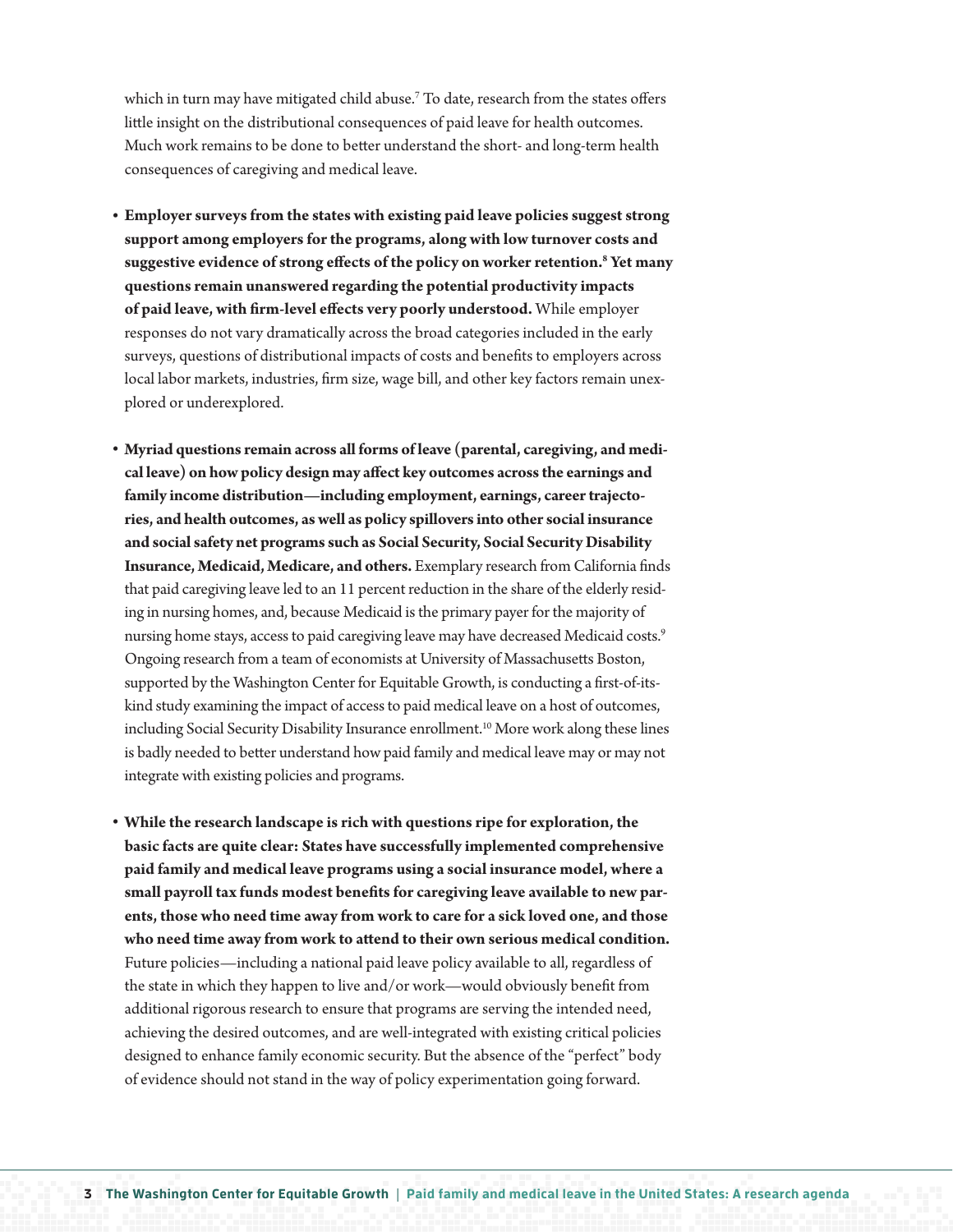## Endnotes

- 1 Birth statistics are a computed daily average based on annual data for 2016 from the National Center for Health Statistics at the Centers for Disease Control and Prevention. Cancer statistics are a computed daily average based on annual data for 2018 from the National Cancer Institute at the National Institutes of Health. Alzheimer's statistics are a computed daily average based on annual data from 2017 from the Alzheimer's Association. See: "National Center for Health Statistics: Births and Natality," available at [https://](https://www.cdc.gov/nchs/fastats/births.htm) [www.cdc.gov/nchs/fastats/births.htm](https://www.cdc.gov/nchs/fastats/births.htm) (last accessed October 9, 2018); "Cancer Statistics," available at [https://www.](https://www.cancer.gov/about-cancer/understanding/statistics) [cancer.gov/about-cancer/understanding/statistics](https://www.cancer.gov/about-cancer/understanding/statistics) (last accessed October 9, 2018); "Alzheimer's Facts and Figures," available at [https://www.alz.org/alzheimers-dementia/](https://www.alz.org/alzheimers-dementia/facts-figures) [facts-figures](https://www.alz.org/alzheimers-dementia/facts-figures) (last accessed October 9, 2018).
- 2 In the private sector, FMLA protections apply only to employers with 50 or more employees within 75 miles of the workplace and to employees who have worked for a given employer for no less than 12 months and for at least 1,250 hours in the past year. The business size and job tenure exclusions mean that many working parents and women of child-bearing age are excluded from FMLA coverage. See: "Inequities in Eligibility for FMLA Leave, available at http:// www.diversitydatakids.org/files/Policy/FMLA/Capacity/ Inequities%20in%20FMLA%20eligibility.pdf (last accessed October 9, 2018).
- 3 Charles L. Baum and Christopher J. Ruhm, "The Effects of Paid Family Leave in California on Labor Market Outcomes," *Journal of Policy Analysis and Management* 35 (2) (2016): 333–56; Maya Rossin-Slater, Christopher J. Ruhm, and Jane Waldfogel, "The Effects of California's Paid Family Leave Program on Mothers' Leave-Taking and Subsequent Labor Market Outcomes." Working Paper (National Bureau of Economic Research, 2011).
- 4 Juliana Horowitz and others, "Americans Widely Support Paid Family and Medical Leave, but Differ Over Specific Policies" (Washington: Pew Research Center, 2017).
- 5 Jacob Alex Klerman, Kelly Daley, and Alyssa Pozniak, "Family and Medical Leave in 2012: Technical Report" (Cambridge, MA: Abt Associates Inc., 2012), available at http://www.dol. gov/asp/evaluation/fmla/FMLA-2012-Technical-Report.pdf.
- 6 Joelle Saad-Lessler and Kate Bahn, "The Importance of Paid Leave for Caregivers" (Washington: Center for American Progress, 2017), available at https://www.americanprogress. org/issues/women/reports/2017/09/27/439684/importance-paid-leave-caregivers/.
- 7 Joanne Klevens and others, "Paid Family Leave's Effect on Hospital Admissions for Pediatric Abusive Head Trauma, *Injury Prevention: Journal of the International Society for Child and Adolescent Injury Prevention* 22 (6) (2016): 442–45, available at https://doi.org/10.1136/injuryprev-2015-041702.
- 8 Eileen Appelbaum and Ruth Milkman, "Leaves That Pay: Employer and Worker Experiences with Paid Family Leave in California" (Washington: Center for Economic and Policy Research, 2011), available at http://www.cepr.net/documents/ publications/paid-family-leave-1-2011.pdf; Ann P. Bartel and others, "Employer Attitudes Towards Paid Leave" (Stanford, CA: Stanford University, 2017), available at http://web. stanford.edu/~mrossin/Bartel\_et\_al\_EmployerAttitudesReport\_Aug2017.pdf; Barbara E. Silver, Helen Mederer, and Emilija Djurdjevic, "Launching the Rhode Island Temporary Caregiver Insurance Program (TCI): Employee Experiences One Year Later" (Washington: U.S. Department of Labor Women's Bureau, 2016), available at https://www.dol.gov/ wb/media/RI\_paid\_leave\_report.pdf.
- 9 Kanika Arora and Douglas A. Wolf, "Does Paid Family Leave Reduce Nursing Home Use? The California Experience," *Journal of Policy Analysis and Management* 37 (1) (2018): 38–62, available at https://doi.org/10.1002/pam.22038.
- 10 Randy Albelda, Michael Carr, and Emily Wiemers, "The Long-Run Impact of Temporary Disability Insurance on SSDI Claims, Earnings Stability, and Labor Force Participation" (Washington: Washington Center for Equitable Growth, 2018), available at https://equitablegrowth.org/grants/thelong-run-impact-of-temporary-disability-insurance-on-ssdiclaims-earnings-stability-and-labor-force-participation/.